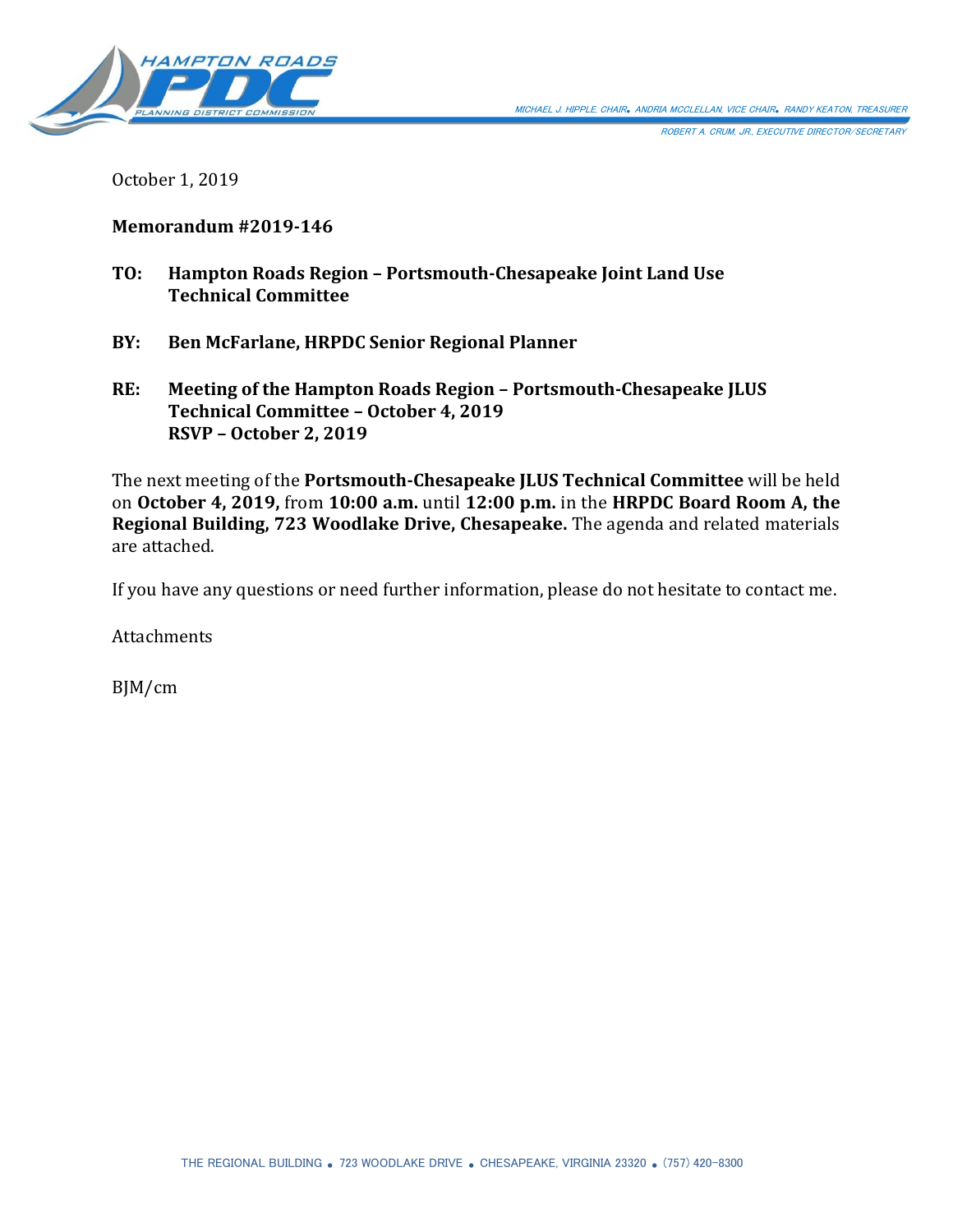#### **Hampton Roads Region – Portsmouth-Chesapeake JLUS Technical Committee:**

Robert Baldwin, Portsmouth Karen Shaffer, Chesapeake Robert Geis, Chesapeake Jaleh Shea, Chesapeake<br>Carl Jackson, Portsmouth Farl Sorey, Chesapeake Carl Jackson, Portsmouth David Jurgens, Chesapeake Brian Swets, Portsmouth Meg Pittenger, Portsmouth Ben White, Chesapeake Thomas Quattlebaum, Portsmouth Mark Woodward, Chesapeake

#### **Copy:**

Brian Ballard, U.S. Navy Stephanie Mertig, AECOM Mike Coleman, Office of the Secretary of Delceno Miles, The Miles Agency Veterans and Defense Affairs Ann Phillips, Office of the Secretary of Susan Conner, USACE Natural Resources Rick Dwyer, HRMFFA Greg Steele, USACE Joe Howell, U.S. Navy Jason Sweat, OEA Steve Jones, U.S. Navy **Andrea Sweigart, AECOM** Brian Joyner, Moffatt & Nichol Doug Taylor, U.S. Navy Michael King, U.S. Navy

#### **HRPDC Staff**

Robert Crum Keith Cannady Whitney Katchmark Ben McFarlane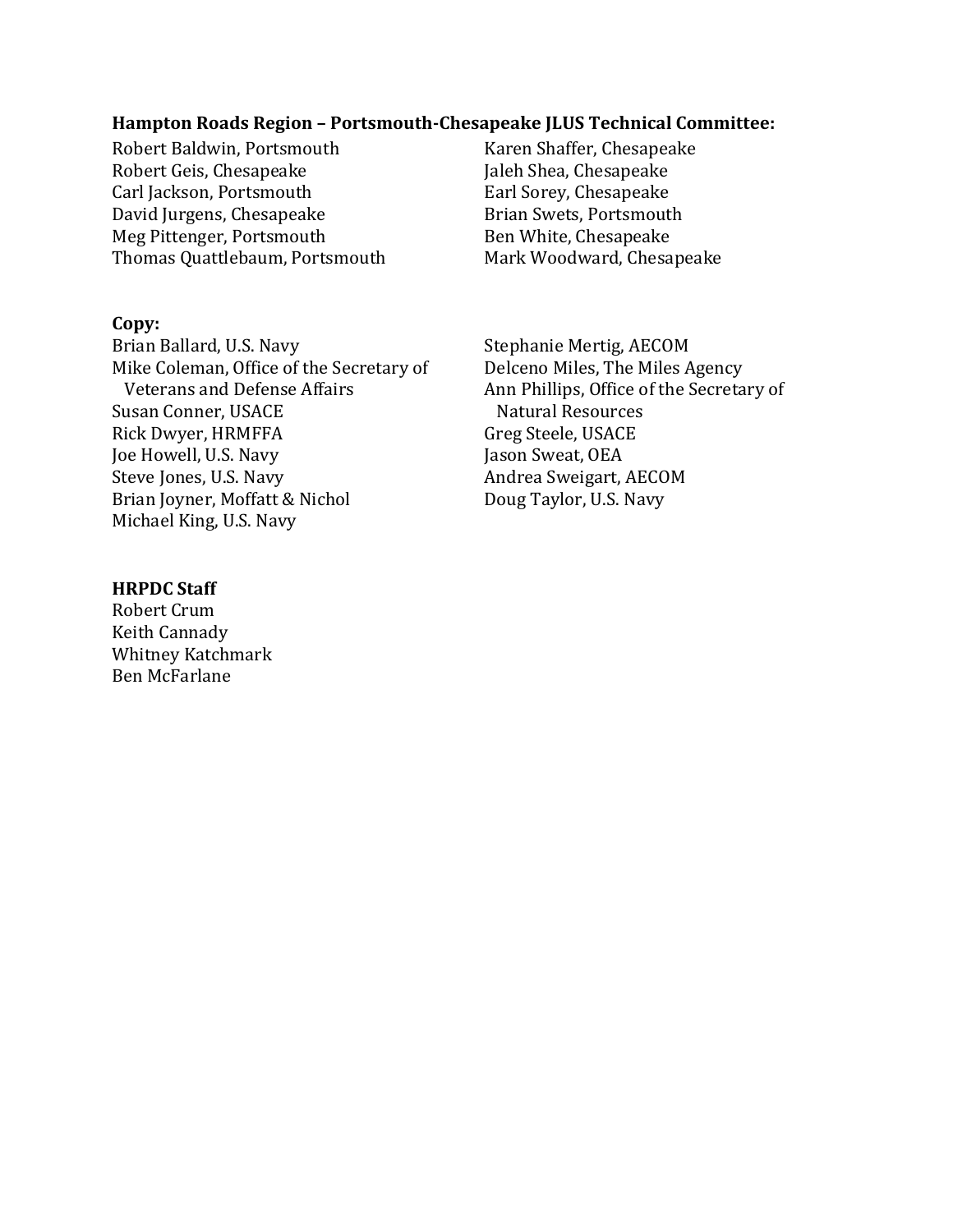## **AGENDA HAMPTON ROADS REGION – PORTSMOUTH-CHESAPEAKE JLUS TECHNICAL COMMITTEE October 4, 2019 10:00 A.M.**

## **1. Welcome & Introductions**

#### **2. Public Comments**

**3. Summary of the May 14, 2019 Meeting of the Hampton Roads Region – Portsmouth-Chesapeake JLUS Technical Committee**

The summary and attendance for the above meeting are attached.

**Attachment:** 3 – May 2019 JLUS Technical Committee Meeting Summary

**ACTION:** Accept the Meeting Summary

#### **4. Summary of Stakeholder Interviews**

The consultant team conducted stakeholder interviews over two weeks in July, with additional interviews held in August. The consultant team will brief the Committee on highlights from the interviews and discuss how they could shape the analysis conducted during Phase 3 of the study.

**ACTION:** None required

## **5. Flooding and Sea Level Rise Scenarios**

Locality technical staff and members of the consultant team held a conference call on July 17, 2019, to discuss possibilities for how to incorporate various drivers of flooding (sea level rise, tides, rainfall, storm surge, etc.) into a set of flooding scenarios. Based on this discussion, set of scenarios developed by the consultant team and distributed to the Committee for comment on September 10, 2019. The consultant team will brief the Committee on the scenarios and lead a discussion on any potential changes that should be made.

## **Attachment:** 5 – Proposed Flooding Scenarios

**ACTION:** Approve the proposed flooding scenarios